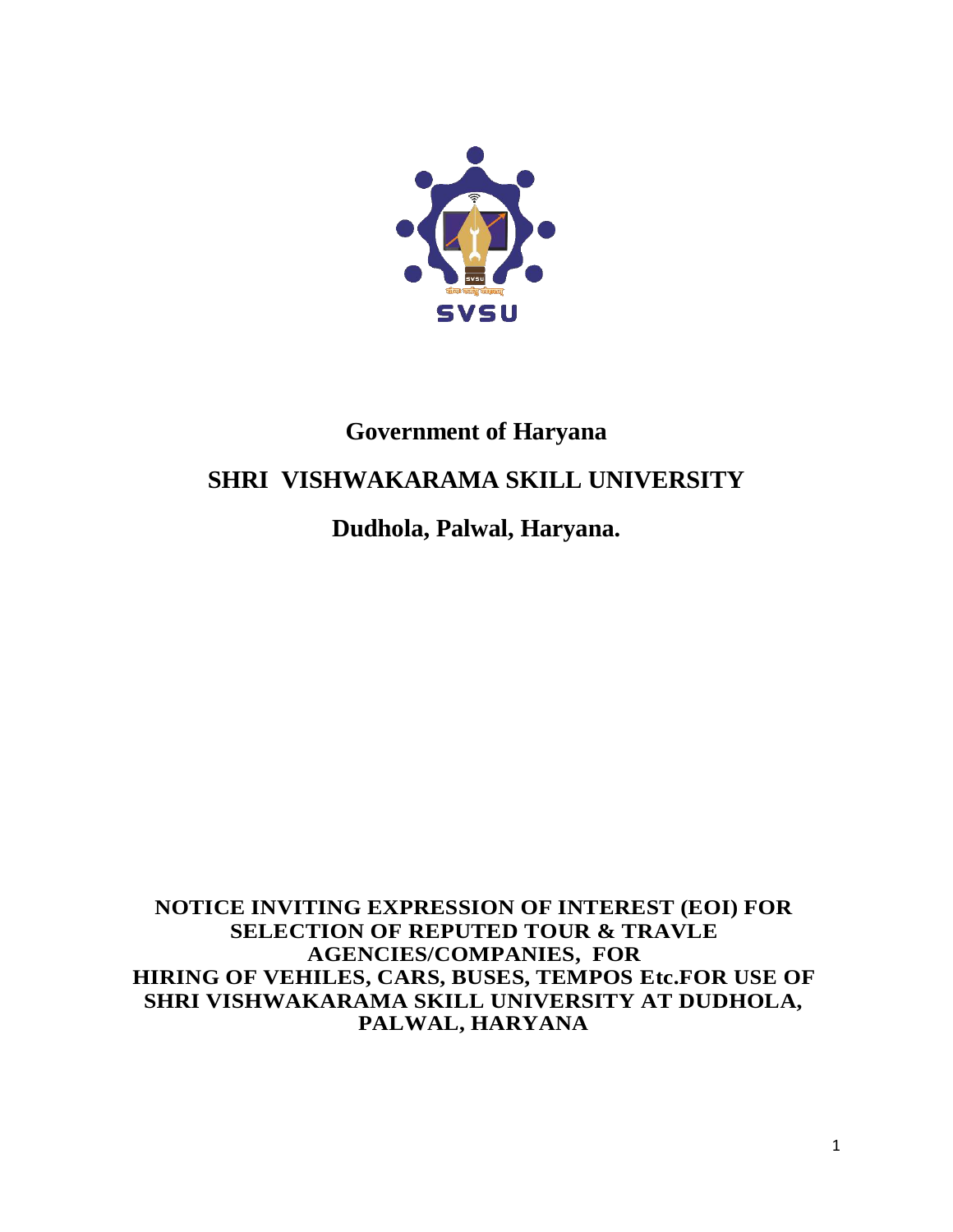## **Important Information Sheet**

| <b>Event</b>                                                       | <b>Particulars</b>                                                                         |  |  |  |  |  |  |
|--------------------------------------------------------------------|--------------------------------------------------------------------------------------------|--|--|--|--|--|--|
|                                                                    |                                                                                            |  |  |  |  |  |  |
| Date of publication of Notice for                                  |                                                                                            |  |  |  |  |  |  |
| <b>Expression Of Interest</b>                                      | 02.01.2020                                                                                 |  |  |  |  |  |  |
| Last date and time for Bid                                         | 20.01.2020 at 14:00 hrs.                                                                   |  |  |  |  |  |  |
| submission                                                         |                                                                                            |  |  |  |  |  |  |
| Date & Time of Pre-Bid Meeting                                     | 10.01.2020 at 14:00 hrs.                                                                   |  |  |  |  |  |  |
|                                                                    |                                                                                            |  |  |  |  |  |  |
| Date & Time of Opening of                                          | 20.01.2020 at 15:30 hrs.                                                                   |  |  |  |  |  |  |
| <b>Technical Bids.</b>                                             |                                                                                            |  |  |  |  |  |  |
| <b>Date of Presentation</b>                                        | 22.01.2020                                                                                 |  |  |  |  |  |  |
| Date for opening of Financial Bids                                 | Will be intimated                                                                          |  |  |  |  |  |  |
| <b>Place of Submission of EOI</b>                                  | Shri Vishwakarma Skill<br>University. Plot No 147,<br>Sector $-44$ , Gurugram -<br>122002. |  |  |  |  |  |  |
| Contact Person : You may direct Asst. Registrar<br>your queries to | $(GB)$ –<br><b>SVSU</b><br>Superintendent<br>$-(GB)$<br><b>SVSU</b>                        |  |  |  |  |  |  |
| <b>Contact Phone Numbers</b>                                       | 0124-234<br>4669/<br>9811102984/9896929611                                                 |  |  |  |  |  |  |
| <b>Email</b> id                                                    | Rajesh.kumar@svsu.ac.in                                                                    |  |  |  |  |  |  |
|                                                                    | Jayant.hysu@gmail.com                                                                      |  |  |  |  |  |  |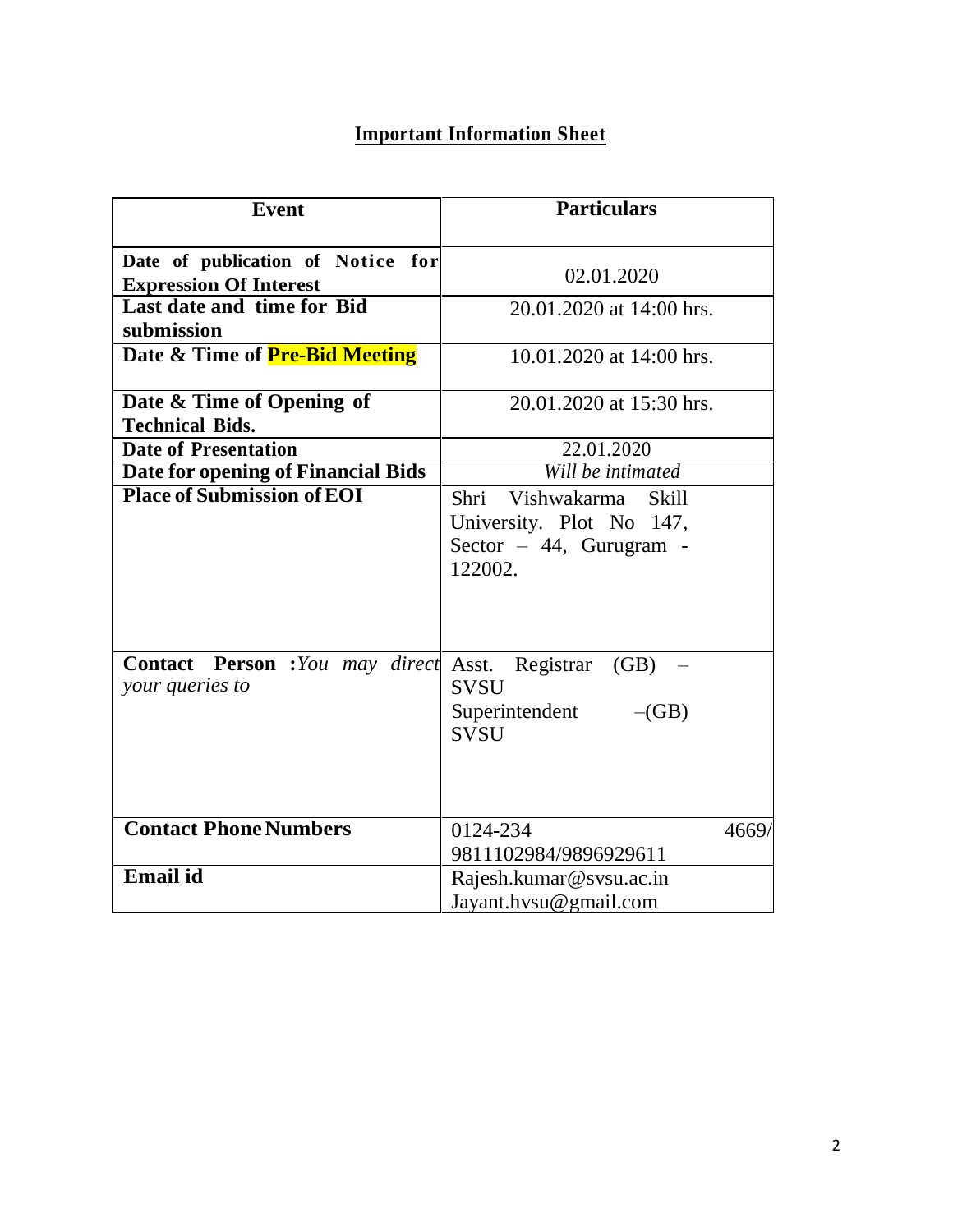### **Shri Vishwakarma Skill University,** Plot No. 147, Sector 44, Gurugram, Haryana Tel. 0124-2344669 EXPRESSION OF INTEREST (EOI)

**Shri Vishwakarma Skill University,** invites sealed bids under two bid systems (Technical bid and Financial Bid) from reputed Tours and Travel Agencies/ Companies for hiring of vehicles for the office use of Shri Vishwakarma Skill University, Gurugram, Haryana till 2.30 p.m. on 20.01.2020. Bid received in due time shall be opened on 20.01.2020 at 3.30 p.m. in the presence of intended parties/their representatives who may like to be present at that time.

Interested parties may download the tender documents from the website *http://svsu.ac.in/index.php/tenders/* & attach a Demand Draft of Rs. 500/- in favor of **Shri Vishwakarma Skill University, Payable at Gurugram.**

BIDS should be submitted in a two bid system (Technical Bid and Financial Bid separately) from reputed Tours and Travel Agencies/ companies located in Gurugram /New Delhi/NCR having an annual turnover of Rs. 20.00 lakh or more during last two financial years in the business of tours and travel/vehicle operation, for hiring of Cars/Tempo/Bus/ truck on monthly/daily basis for the official use of **Shri Vishwakarma Skill University**, Plot No. 147, Vishwakarma Bhawan, Sector-44, Gurugram, Haryana initially for **a period of one year**. The Contract can be extended or short-closed on account of satisfactory services or unsatisfactory services rendered by the firm, at the discretion of Shri Vishwakarma Skill University.

(a) The Technical Bid should be offered in **Annexure-I** containing the following details:-

- (i) Name of the firm
- (ii) Business address of the firm
- (iii) Location of the Garage
- (iv) Telephone No.
- (v) Mobile No.

(vi) Annual turnover of the firm (proof of the same must be attached in the form of CA's Certificate / last 2 years' balance sheet/profit & loss A/c)

(vii) Copy of the details of the past experience of providing services in the same field in Government Ministries/ Departments/ PSUs/Reputed Corporate Sectors, with contact persons and their telephone numbers.

(viii) Copy of PAN NO. (With proof)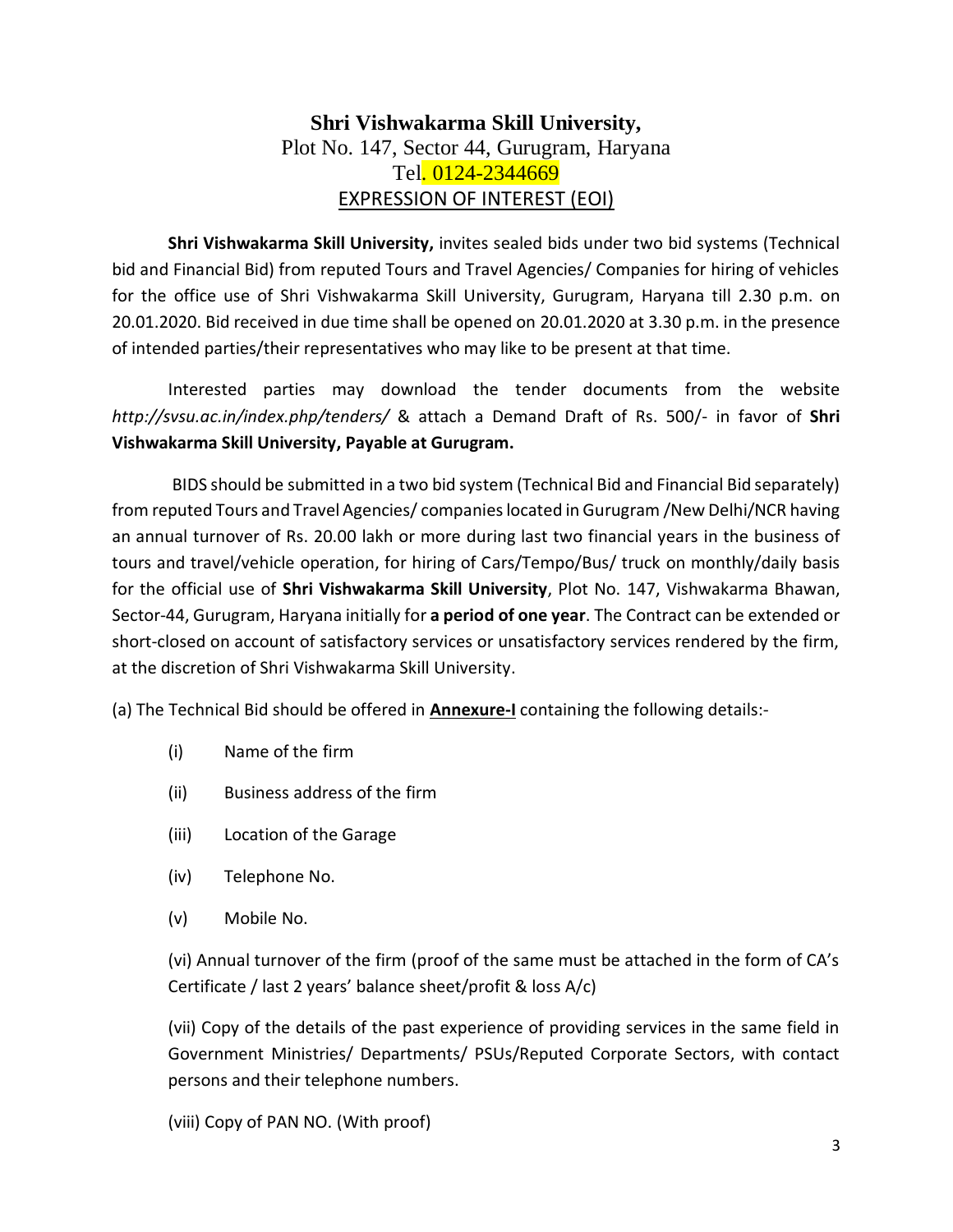(ix) The vehicles should be having valid Pollution Control Certificate –Proof thereof for at least three vehicles.

(x) The vehicle should have valid insurance cover- proof thereof for at least three vehicles.

(xi) The vehicles should not be older than 4 years and has not covered 1.0 Lakh Kilometers. In case during currency of the contract, if any vehicle complete its 4 years of its life or covers 1.0 Lakh kilometers distance, the vendor is required to replace such vehicle. In case the vendor fails to replace such vehicle, the competent authority will impose a penalty of Rs. 1,000/- Per Day besides no payment would be given for such days.

(xii) The Earnest Money of Rs. 25,000.00 (Rs. Twenty Five Thousand only) should be deposited, through a Demand Draft / Pay Order in favor of the **Shri Vishwakarama Skill University** – Payable at **Gurugram**. Located at Plot No. 147, Vishwakarma Bhawan, Sector-44, Gurugram, Haryana.

(xiii) GST Account No.

(b) The Financial Bids should be strictly as per the format given in the **Annexure II**. The rates quoted in the Financial Bids should be both in words and figures, the quotations with any cutting or overwriting in figures will not be considered, unless corrections are countersigned. The financial bid should be properly sealed and signed.

(c) Financial bids of only those firms will be opened, who are short listed on the basis of the Technical Bid and after inspection of their vehicles by SHRI VISHWAKARAMA SKILL UNIVERSITY. The firm would be required to bring at least THREE vehicles for inspection as and when intimated by the SHRI VISHWAKARAMA SKILL UNIVERSITY, before the financial bids are opened.

(d) The Technical and Financial bids should be put in two separate envelopes, super scribed as 'TECHNICAL BID' & 'FINANCIAL BID' respectively and sealed separately. Both these envelopes should be put in a bigger envelope super scribed as "**Bids for hiring of vehicle',** and sealed and addressed to "The Registrar, Shri Vishwakarama Skill University, Plot No. 147 Vishwakarma Bhawan, Sector-44, Gurugram, Haryana".

#### **General Terms and Conditions:** -

- 1. Reputed Taxi Operator/ Tour Operators/ Service Providers/ Agency/ Firm/ Central or State Government Undertaking are eligible to participate in this tender. Registration Certificate of the firm, TIN Number, PAN Number and Service Tax Registration Number from the competent authority.
- 2. The above mentioned bidders should have a minimum Four-year experience of similar type of work. Similar type of work means that they have provided vehicles on outsourcing basis to any State Government Department/ Government Agencies or Government of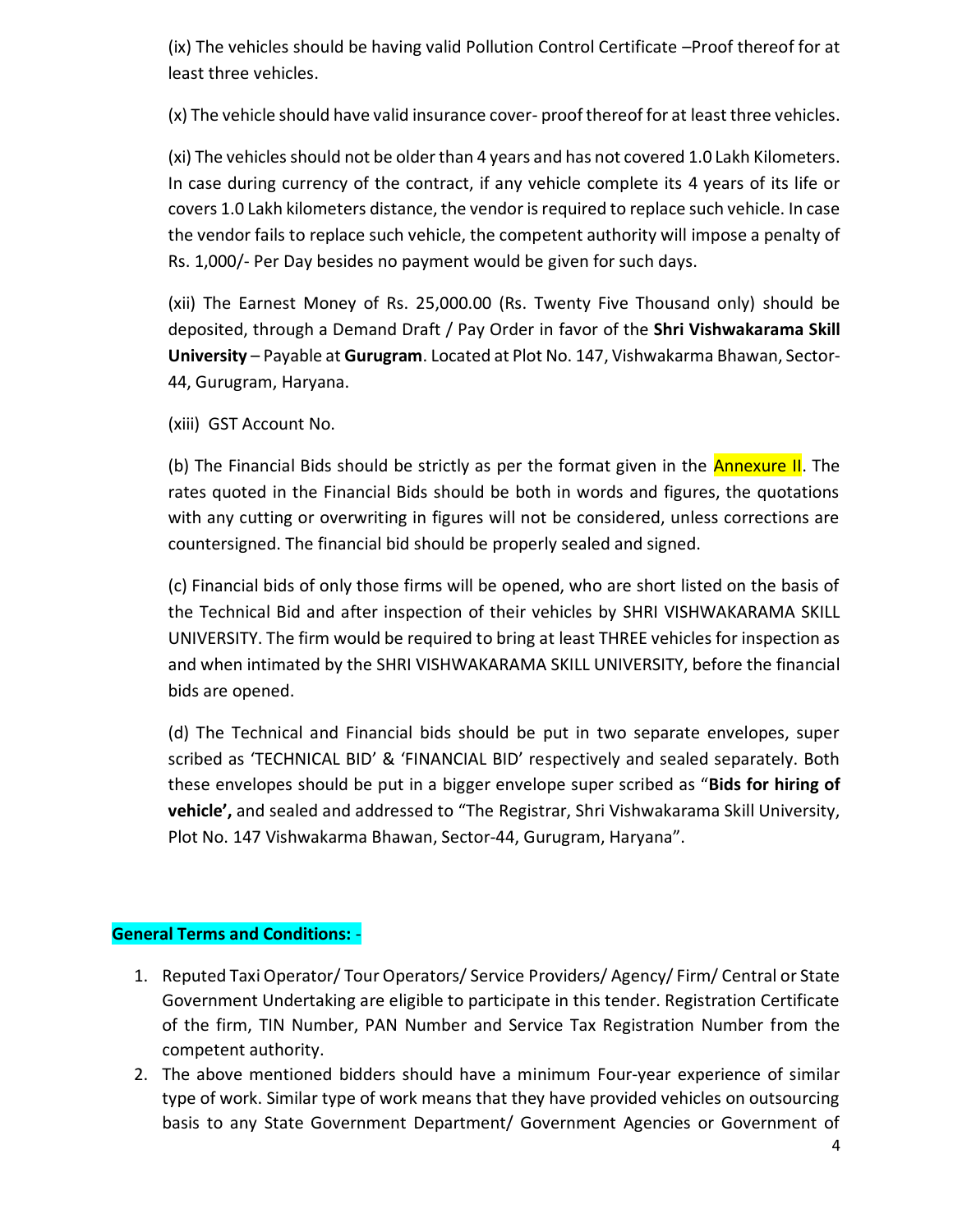India Departments/ Undertakings, Reputed Corporates. The Work experience for the relevant period from the Hiring Government Department/ Agency.

- 3. The above mentioned bidders should have executed work order for a single type of work through a single order valuing at least 20% of the estimated cost of work for which presently tendering during the last three preceding years (on the date of the tender) in State Government Department/ Agency or Central Government Department/ Agency, Corporate. The work orders issued by Hiring Government Department/ Agency along with **performance certificate** of successful completion of the same.
- 4. The bidder should own or have on lease sufficient vehicles of model not older the 4 years (on the date of the tender) vehicles registered as commercial vehicles in their name of firm's name for use as commercial vehicles and has not covered 1.0 Lakh Kilometers. In case during currency of the contract, if any vehicle completes *its 4 years* of its life or covers 1.0 Lakh Kilometers distance, the vendor is required to replace such vehicle. In case the vendor fails to replace such vehicle, the competent authority will impose a penalty of Rs. 1,000/- per day besides no payment would be given for such days, as per details given below: -

| Sr. No. |          | Category of service Provider   Minimum number of vehicles of his<br>own/on lease |  |  |  |  |  |  |
|---------|----------|----------------------------------------------------------------------------------|--|--|--|--|--|--|
|         | Category | 25% of the total requirement                                                     |  |  |  |  |  |  |

5. The concerned bidders should have its own EPF, ESI and Service Tax Number, EPF, ESI and Service Tax Number issued by the competent authority. In case the same is not available as on date, to submit an affidavit on legal paper for the allotment of EPF, ESI and Service Tax registration before allotment of the work.

#### **B. Scope of Work of the Services**: -

 The participating bidders in the tender will be required to provide various types of vehicles along with drivers as per the requirement of University to be used for officers/ officials for office work both at designated areas and even outside the designated area as per the requirement on monthly charges basis. If at any time the campus is shifted to Dudhola, Palwal, the vendor will have to provide vehicles from there, without any additional cost.

#### **C. Specific Term& Conditions related to above Procurement of Services: -**

- 1. Rates:
	- 1.1 The hiring rates shall be lump-sum per vehicle per month covering all expenses towards fuel, running and maintenance of vehicles, cost of consumables/ lubricants, insurance, permit fee and other charges including the salary (including overtime)/ dues of the driver etc.
	- 1.2 The Toll Tax and Parking Fee as applicable from time to time shall be paid extra by the University on the production of actual deposit receipt to the concerned authority.
	- 1.3 The passenger Tax, Road Tax/ Token Tax, Municipality Taxi as applicable from time to time shall be paid by the bidder firm/contractor.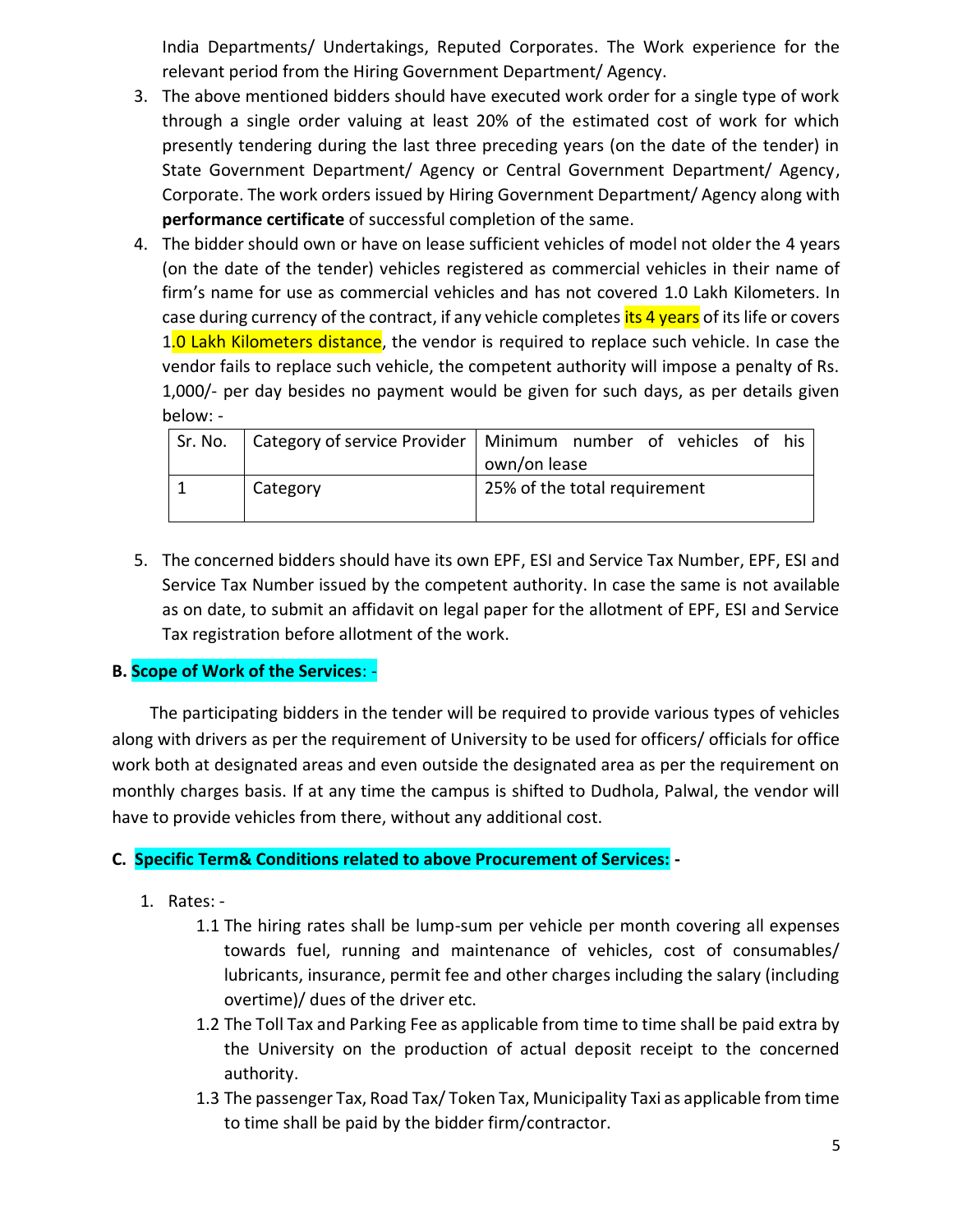- 1.4 The bidder has to submit Financial Bid for 2500/3000 Kms per month with complete month availability along with the rates in per Km, if different, for the additional mileage in excess of 2500/3000 Kms. The rates will be evaluated on the basis of Lump-Sum quoted for 2500/3000/ Kms on monthly basis. The rates for the additional mileage in excess of 2500/3000 Kms will be considered of the bidder who has quoted minimum and the L-1 bidder/ firm for the Lump-Sum rate will have to agree to the same.
- 1.5 The rates quoted should be exclusive of Service Tax. The Service Tax will be paid additionally only after receiving the photocopy of the Service Tax Registration Certificate. No Service Tax will be paid if the firm/contractor fails to provide proof of valid Service Tax Registration. Copy of PAN is also required to be submitted by the bidder firm/ contractor.
- 1.6 **The rates shall remain firm during the contract period**. No escalation or price variation or any other extra payment whatsoever and on any account shall be made/allowed irrespective of any fluctuation in prices/taxes or labor/ material or even in wages of the drivers etc.

### 2. Payment terms/ mode: -

- 2.1 100% payment shall be made within 15 days on submission of monthly bill in duplicate. Certificate of salary given to the deployed driver's must be given along with the bill.
- 2.2 The payment in respect of extra kilometers over and above the prescribed monthly minimum limit of 2500/3000 Kms at the rate agreed on Rate Contract will be made at the end of month.
- 2.3 Income Tax / Sale Tax as applicable, if any, as per Income Tax rules shall be deducted from the monthly bills of the contractor/firm at source.
- 2.4 All payment to the firm/contractor will be made through electronic mode-NEFT/RTGS. For this, the firm/contractor will provide complete bank details like Name/ Branch of Bank, Account Number, IFSC Code & Type of account etc. RTGS/ NEFT Charges are to be borne by the contractor/ supplier.

#### **3. REGISTRATION: -**

Vehicle must be registered under Motor Vehicle Act as commercial vehicle and have relevant permit for Haryana, Punjab, UT of Chandigarh and Delhi. Expenditure towards registration of vehicles, Road Tax, Commercial Vehicle Tax permit etc. with sate Govt. Transport Authority will be borne/ settled by the owner of vehicle during the contract period.

### **4. CONTRACT PERIOD: -**

The contract shall remain **in force for a period of One Year** from the date of start of the work. However, the University Reserves the right to extend the period of the contract for another ONE YEAR on the same rates, terms \* conditions with mutual agreement /consent.

### **5. TERMINATION OF CONTRACT: -**

The University reserves the right to terminate the contract at any time or at any stage during the period of contract by giving 24 Hrs notice without assigning any reason.

**6. MAINTENANCE OF LOG BOOK: -**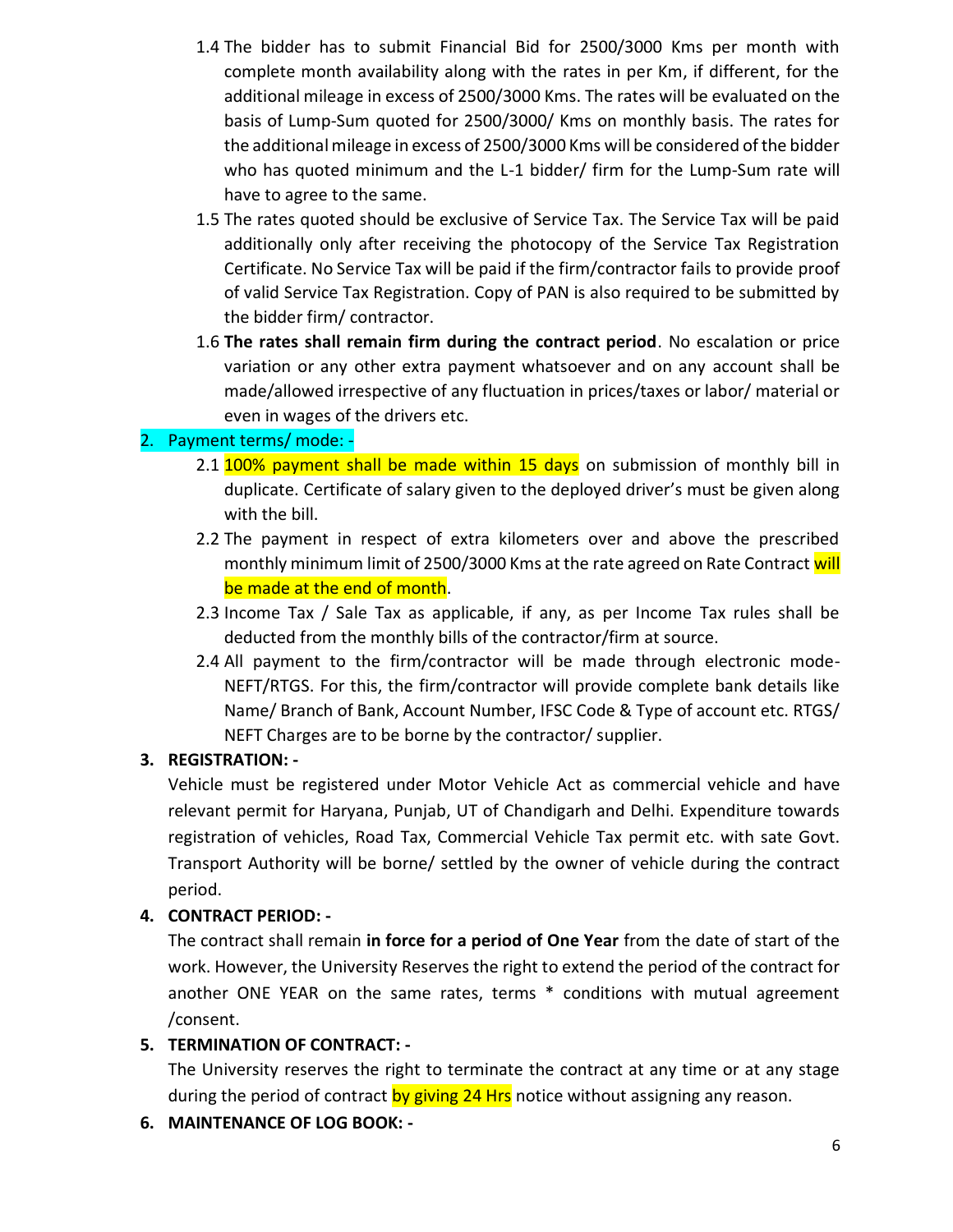The log book will be maintained by the driver and the same shall be filled and verified by the concerned officer in the University using the vehicle.

### **7. GPS ENABLED VEHICLE: -**

The firm/ contractor may ensure that all the vehicles provided by them under the contract and GPS enabled in order to ensure proper and effective utilization of the vehicles by the concerned offices.

#### 8. **DUTIES & RESPONSIBIITIES OF THE FIRM/ CONRACTOR (General**); -

8.1 The firm to whom the work is awarded will have to provide the vehicle as per Rate Contract issued by **Shri Vishwakarma Skill University** within 10 days of issue of Request / Requirement.

#### **8.2 Documentation: -**

The firm/ contractor shall submit the photocopy of the following documents along with originals for verification by the concerned officer of the University. Original documents shall be returned to the owner after verification.

- i) Photo Copy of Valid RC of vehicle.
- ii) Photo Copy of Valid comprehensive insurance Policy of Vehicle.
- iii) Photo Copy of Valid pollution certificate of vehicle
- iv) Colored photograph of vehicle with front number plate
- v) Valid permit to ply vehicle in Haryana, Punjab, Delhi (NCR) Chandigarh (UT).
- vi) Duly Stamp & sign terms & conditions.
- vii) Photo copy of valid Driving License of the Driver.
- 8.3 If the firm/ contractor fails to provide the vehicle within the stipulated period OR his services are found to be unsatisfactory at any stage; the University will be entitled at its option: -
	- 8.3.1 Either to cover the damages of non-execution/ delay and to get the same executed from some other source(s) at contractor's risk and cost besides intimating Shri Vishwakarma Skills University, Haryana for taking action as per the conditions of the rate Contract which includes Blacklisting of the firm and forfeiting the performance security deposit. OR
	- 8.3.2 To get the work completed departmentally OR through any other agency purely at the risk and cost of the first contractor. In that case no payment is liable to be made for the work already done besides intimating the Shri Vishwakarma Skills University, Haryana for taking action as per the conditions of the rate Contract which includes Blacklisting of the firm and forfeiting the performance security deposit.
	- 8.3.3 To take the legal remedies to recover the balance amount, if left.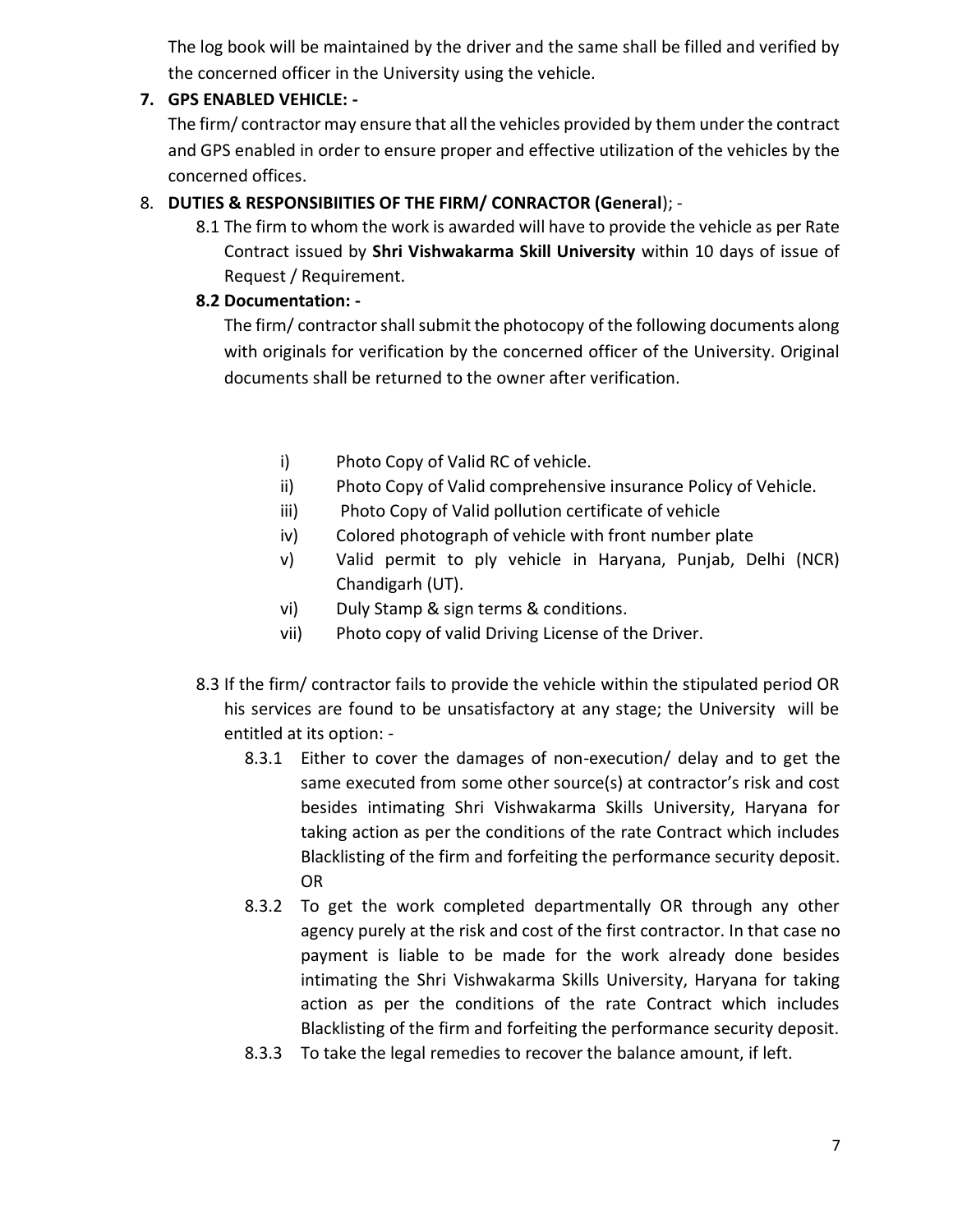- 8.4 The contractor shall be responsible for all the risks involving liabilities and obligation arising out of this contract and under pay provision of law is force from time to time.
- 8.5 The vehicle shall be provided with safety belt, stepney, tools spares and consumable, while travelling, by the owner of the vehicle without any extra charge.
- 8.6 During the period of this contract the vehicle shall be at the exclusive disposal of the concerned office/ officer of the University.
- 8.7 Tempering of the meter shall be viewed seriously. In case it is notice that the meter of the vehicle is mal-functioning and showing extra mileage, then actual difference shall be recovered on prorate basis for the entire period for the calendar month during which the vehicle has actually run. It will be obligatory on the part of the vehicle owner to get the mileage checked by the controlling officer in the beginning of the calendar month and get it recorded in the logbook.
- 8.8 The driver should have a mobile phone for two-way communication with outgoing facility.
- 8.9 The owner of the vehicle shall ensure that the drivers are punctual and vigilant in performance of their duties. Further the owner shall engage/ supply physically/ medically fit driver.
- 8.10 All the drivers deployed by the firm/ contractor of the vehicle shall be issued proper laminated card to the personnel deployed who shall prominently display their identity cards while on duty and should be dressed in proper uniform.
- 8.11 In the event of theft, loss, accident or any dispute with Any Local Govt. Authority, concerned University/ Organization will not be responsible and vehicle owner firm/ contractor will settle the claim himself at his risk and cost. The vehicle provided by the firm/ contractor will be an authorized vehicle to be given on hire as a taxi to University and any lapse on this issue will be the responsibility of the service provider.
- 8.12 All the drivers deployed by the firm/ contractor of the vehicle will have a proper commercial Driving License to drive the particular vehicle and the date of issue of DL will be more than 5 years on the date of deployment of driver on the vehicle in University/ Agency.
- 8.13 The firm/contractor will be duty bound to make available the vehicle to the University/ Agency office/ officer even in the case of Law & Order problem or any unforeseen emergency situations.

#### 8.14 **DUTIES & RESPONSIBILITIES OF THE FIRM/CONTRACTOR (Driver**);

8.14.1 The drivers deputed with the vehicles should be of good character and antecedents, well behaved and neatly dressed and should be in possession of appropriate valid Driving License with minimum FIVE-YEAR experience. The proof of present and permanent address including a copy of the License and other documents of each driver along with all requisite documents of each vehicle shall be submitted by the firm/ contractor to the concerned office of the University/ Organization before the work is taken in hand.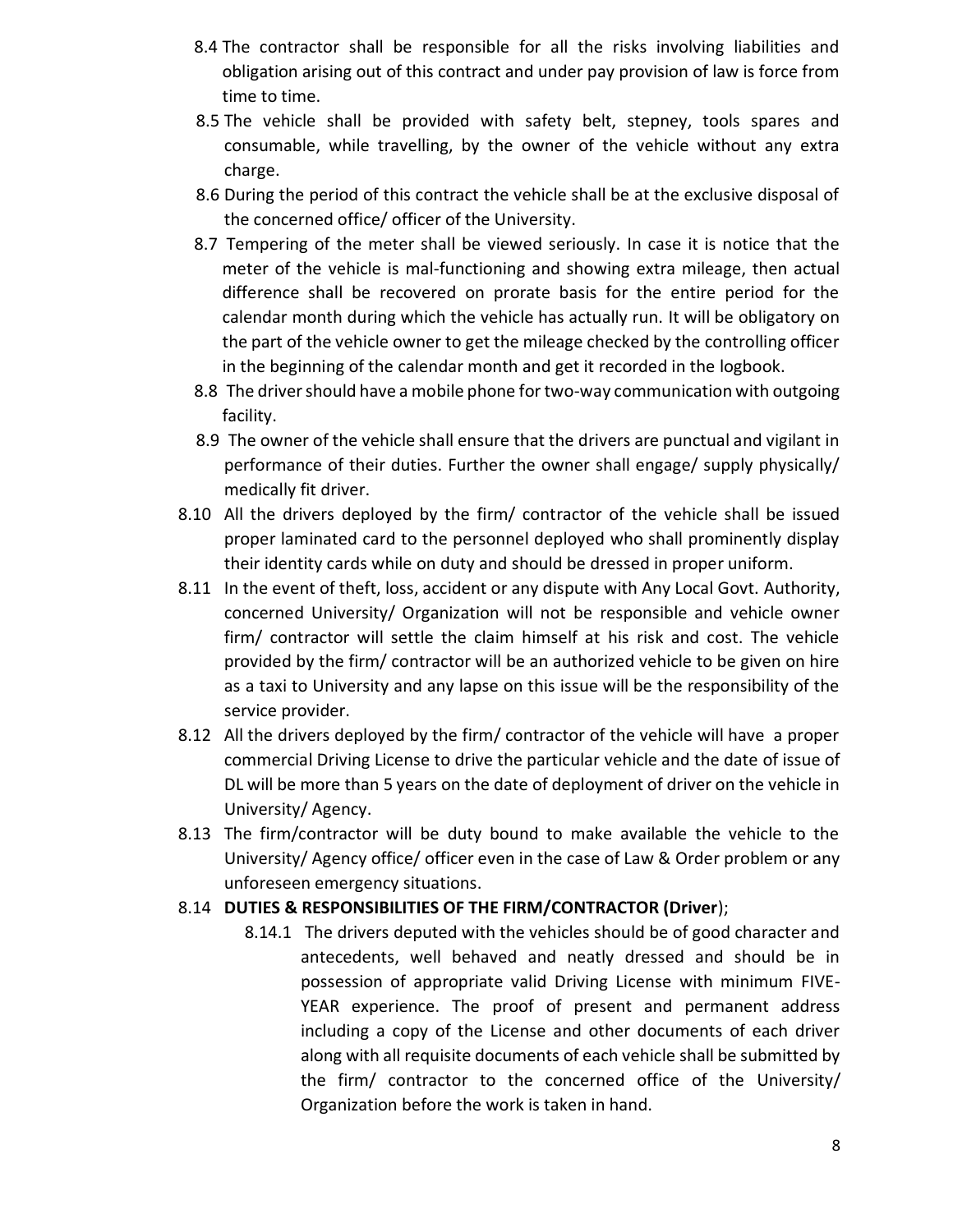- 8.14.2 Misbehavior by the Driver and not parking of the vehicle at the assigned place or not obeying the instructions of concerned officer/ official of University/ Organization, will be viewed very seriously and the concerned office reserves the right to impose any penalty as may be deemed fit in such cases, which will be recovered from the contractor from his monthly bills. In case it is found that the driver attached to the vehicle is causing any nuisance and is not suitable, the firm/ contractor will have to terminate/replace the driver immediately on the instructions of the concerned officer and the terminated driver shall not be taken back on duty at any stage without the prior permission of concerned officer.
- 8.14.3 Any person/Driver engaged for rendering the services under this contract shall be the employee of the contractor for all purposes intent and shall have no claim/right on the University. The contractor will keep the University and its officers indemnified from and against any clam/liability by any such person. The firm/contractor shall obtain an undertaking on Non-Judicial Stamp Paper of proper value duly signed and witnessed by him (firm/contractor) under his seal from the individual driver that he/they will not claim any employment from concerned University/ Organization and all the dispute will be settled by their contractor who has engaged them.
- 8.14.4 Driver shall make his own arrangements for going to or coming from his residence. In case the owner of the vehicle engages the services of hired driver then he shall ensure to the satisfaction of University or its relevant office that the driver will be paid the minimum wages as applicable to the skilled drivers in the state of Haryana by the owner of the vehicle. All type of responsibility / liability regarding the engagement of Driver will be borne by the contractor.
- 8.14.5 The deployed driver shall keep all valid license and up to date tax payment certificate/ receipt, pollution control certificate Comprehensive Insurance and any other tax payment clearance up to date in his custody.
- 8.15 **Insurance:** The vehicles deputed will have **comprehensive insurance** cover inclusive of the driver and **other passengers** and the University shall not be responsible for any damage, whatsoever, to the vehicle or its driver/ passengers or third party. As such the adequate insurance of appropriate value should be arranged to cover the risk of injuries/ death of the driver/ passengers.
- **8.16 Provisions of increase/decrease of the fuel prices: -**

 In case of increase /decrease of the fuel prices during the contract period, hiring charges will be increased or decreased on quarterly basis subject to the condition that the increase/decrease of the fuel price is more than 5% between  $1<sup>st</sup>$  day of Quarter-1 and 1<sup>st</sup> day of Quarter-II. The Quarter will be counted from the first day when the vehicle is made available to the University. No revision will be allowed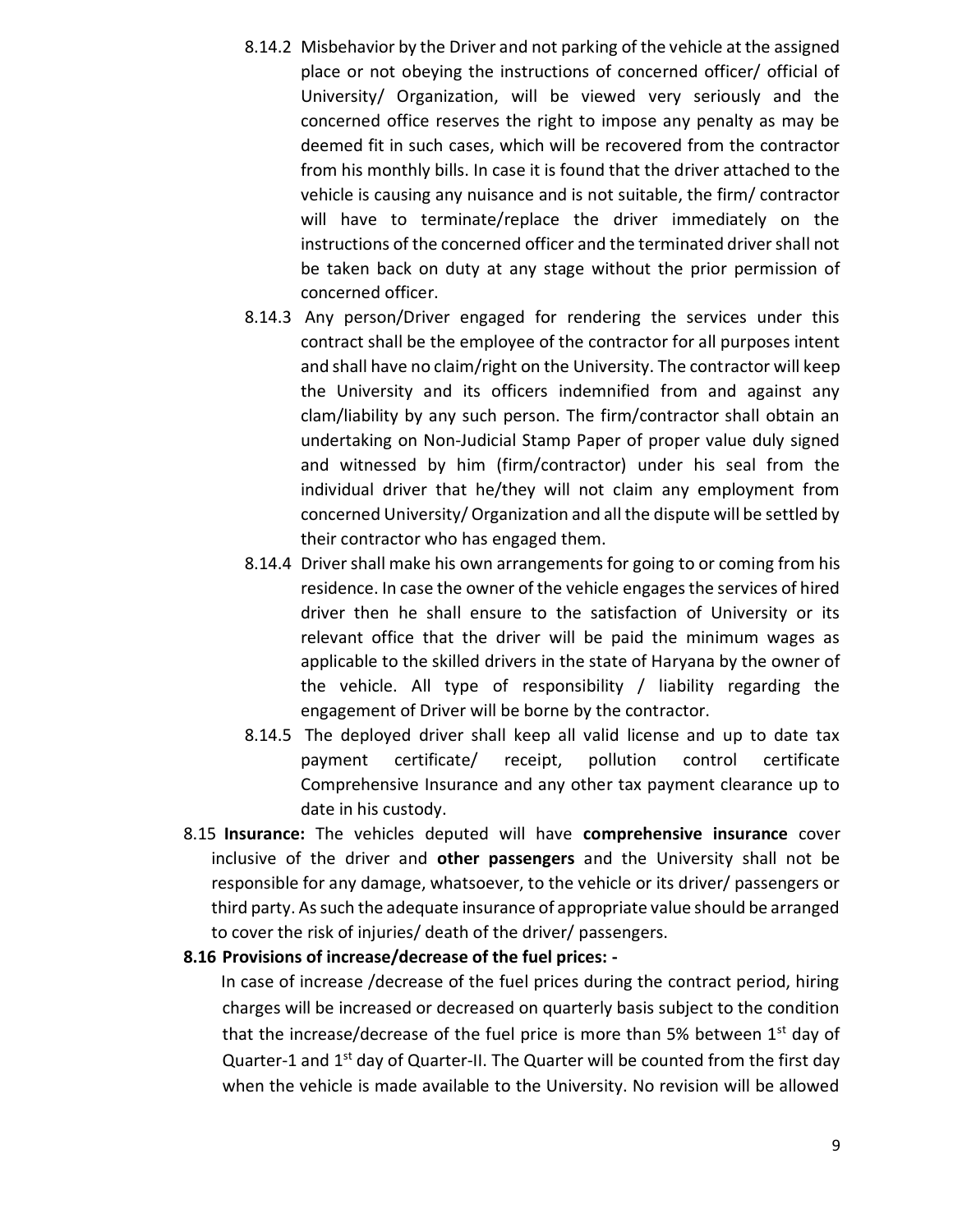within the Quarter. The formula for the increase/decrease of price calculation on the monthly hiring charges will be as under: -

Increase/Decrease Monthly Charges = Distance allotted for the month (2500/3000Kms) X Increase/Decrease of Fuel Rates (Fuel Rate on 1<sup>st</sup> day of Q-1 (Minus) Fuel Rate on  $1^{st}$  day of Q2 and so on)

- 8.17 All duties/ taxes/ fees levied/ permit charges, whatsoever, payable in consideration of the trade or otherwise for relative thereof, shall be at the cost of the firm/contractor. If there is any increase in the existing taxes or new taxes are levied by the Govt. during the period of contract, no extra claim shall be paid and all the expenses shall be borne by the firm/ contractor. The University is not liable to meet such expenses. The firm/ contractor shall obtain all the necessary permits from the RTO or any Govt. or Municipality or any other Authority that may be required in connection with the hiring of vehicle(s) at his cost. The firm/ contractor shall, however indemnify the University from any claim, whatsoever from Statutory Authorities.
- 8.18 The firm/ contractor shall have to obtain necessary gate/ permission passes for the vehicles as well as for the drivers for entering into the Restricted Area as notified by the concerned authorities. In case of any vehicle is found moving in the restricted area without any gate/ permission pass, a penalty if any imposed by the concerned authority shall be borne by the firm/contractor.
- 8.19 **Penalties/ Deductions** in case of non performance/ violation of Services **Agreement**: - The competent authority in University/ Organization with whom the concerned vehicle is attached can levy the below mentioned penalties/ deduction in case of non performance/ violation of Services Agreement as per details given below.
	- 8.19.1 Unclean vehicle or seat covers/ smell in the vehicle-(i) Rs. 50/- for the first day (b) Rs. 200/- per day for the second consecutive day and beyond as pointed out by the controlling officer of the vehicle;
	- 8.19.2 For non-providing of vehicle in time: The contractor has to maintain the timings strictly. The late arrival of the vehicles beyond 15 Mins. shall be viewed seriously and a penalty of Rs. 100/- per hour of delay on each occasion, if the reason of late arrival is unsatisfactory;
	- 8.19.3 Breakdown en-route: In case any of the vehicle fails to report on duty due to break down or otherwise, the firm/ contractor shall be responsible to provide alternate vehicle within ONE-HOUR, otherwise the University will be within rights to make alternate arrangement at the risk and cost of the contractor after imposing the penalty of Rs. 500 /- for each such case.
	- 8.19.4 Recurrent malfunctioning/dissatisfactory condition of the vehicle: The vehicle will be returned. A vehicle may be hired by the concerned officer/ office payment of which will be borne by the contractor along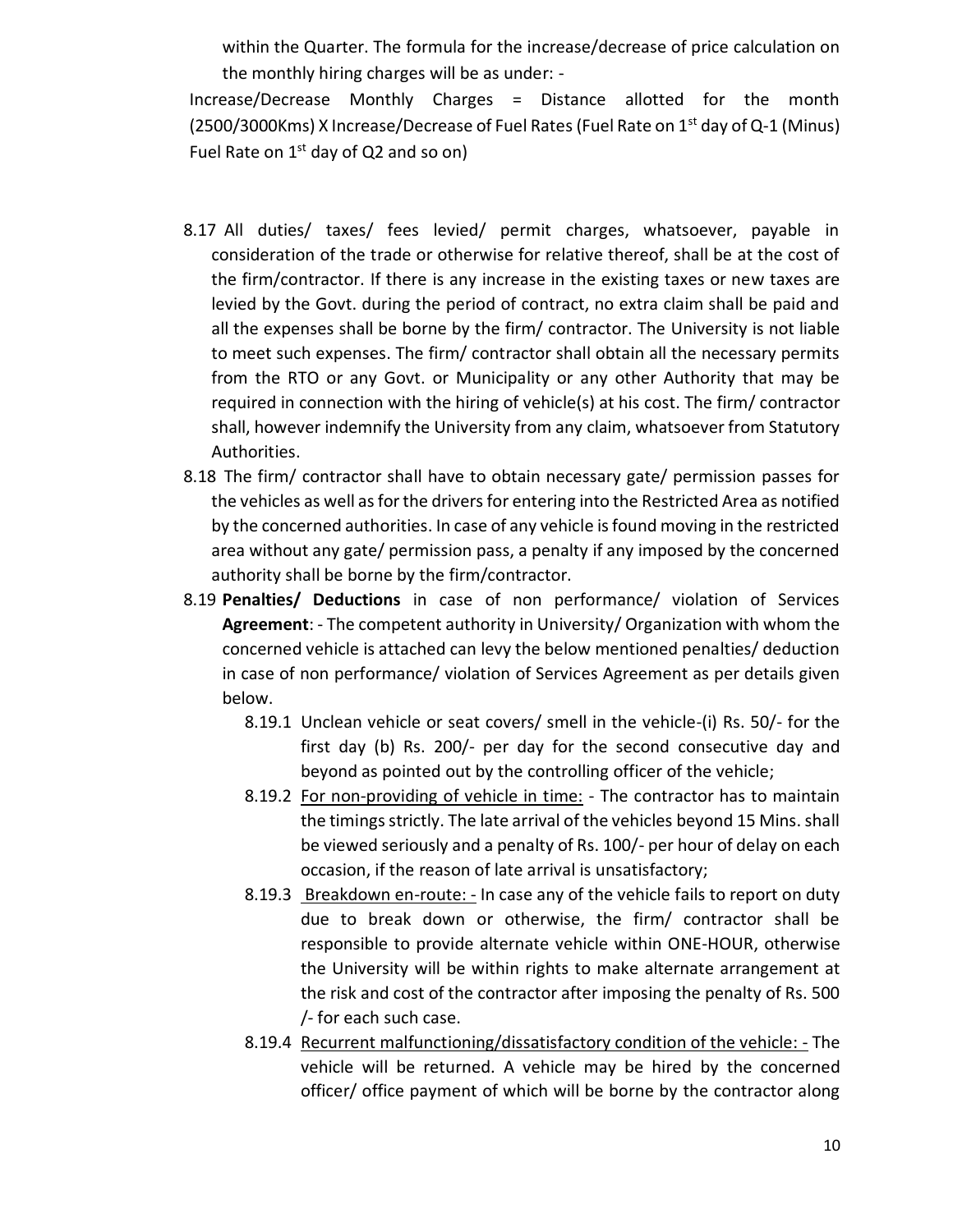with a daily fine of Rs. 500/- till such time a proper vehicle is provided by the contractor.

- 8.19.5 On misbehavior by the Driver: Rs. 500/- per default. If the misbehavior continues, then the driver will have to be changed by the contractor. If the contractor does not change the driver within 3 days' time, the vehicle will be sent back and a taxi may be hired. The payment of such taxi will be borne by the contractor along with a fine of RS. 200/- DAILY;
- 8.19.6 During the contract period if any of the vehicle is seized/ detained / impounded by the Police, Transport officer or any other authority for any reason whatsoever, it will be at the sole risk responsibility of the contractor, who shall immediately provide another vehicle of the same seat capacity in lieu thereof, otherwise a penalty of Rs. 1500/- per day will be imposed;
- 8.19.7 For violation/ breach of any of the condition of the contract: Rs. 1000/ per default and/or Termination of the contract/forfeiture of Performance Security. In case of breach of contract by the contractor, the Performance Security shall be forfeited by the University and the firm shall be blacklisted in addition to termination of the contract in question. The right of action will rest with the authority entering into agreement.
- 8.19.8 The competent authority who can levy the above mentioned penalties/ deduction will be the officer/ office with whom the concerned vehicle is attached.
- 8.20 The vehicle shall be kept at the disposal of respective office/ officer as designated by the University.
- 8.21 The firm / contractor shall be an independent entity engaged to produce the required results and compliance with all the laws and regulation applicable in this behalf and also keep the University and its officers indemnified against any breach or default.
- 8.22 The time to time maintenance of vehicle including all spares, consumables and lubricants will be the responsibility of the contractor.
- 8.23 The University reserves the right to claim adequate compensation from the firm/ contractor on account of any damage caused to the human or the equipment/ machinery due to negligence or careless handling of the vehicle by the driver or the firm/ contractor.
- 8.24 Any injury/ accident to driver or to any other person due to lapse on the part of the driver shall be the responsibility of firm/ contractor.
- 8.25 The firm/contractor shall make alternative arrangements for the drivers when on rest days and for the vehicles when on servicing or under repairs due to breakdown.
- 8.26 The duties period of the deployed driver will be 8.30 AM to 6:30 PM (10 hours). However, the same will be available as and when required beyond the permissible time period.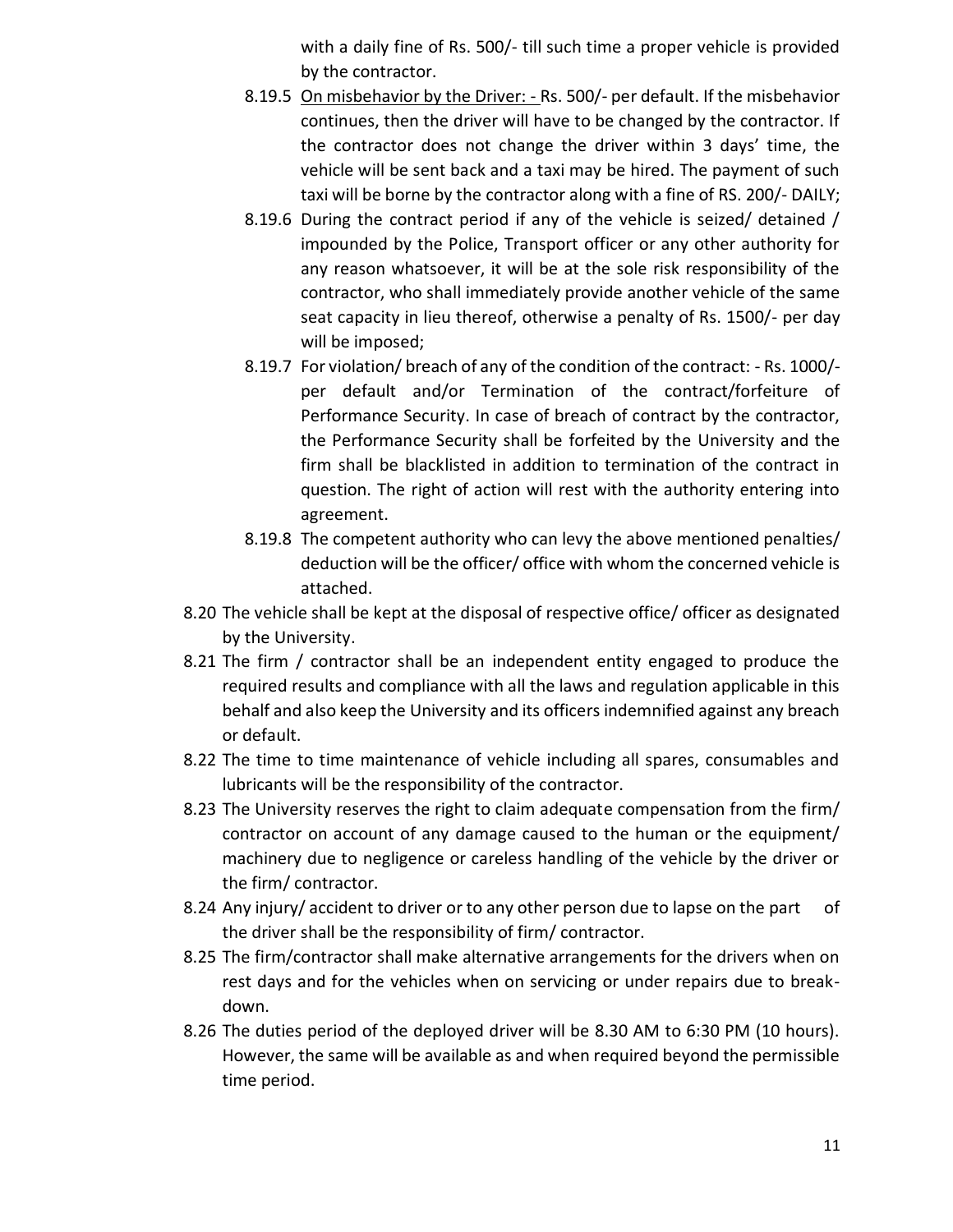- 8.27 The firm/ contractor will ensure periodic maintenance as per maintenance manual of vehicle/ requirement and shall always keep the vehicle in perfect running condition. The firm/ contractor shall carry out the servicing & repairing only after intimation to the concerned office of the University.
- 8.28 The first Aid Box with necessary medicines shall be provided in each vehicle by the firm/ contractor at his own cost.
- 8.29 The vehicle shall be utilized as per requirement of concerned office/ officer of the University for local as well as out station. The vehicle shall remain in concerned office/ officer of the University beyond duty hrs.
- 9. **Indemnification**: The firm/contractor shall **furnish an under taking on Non Judicial stamp** paper or appropriate value to the effect that he shall comply with all the Acts, Laws or Regulations as may he applicable with regard to performance of work, including but not limited to the Minimum Wages Act, Contract Labor ( Regulation and Abolition ) Act, ID Act, Shops and Establishment Act, Factory Act, Workmen Compensation Act etc. from time to time and take such steps as may be directly responsible for any dispute arising between him and his drivers/ workers and keep the University indemnified against all losses, damages and claims arising there form.
- 10. Contract Agreement: The owner firm/ contractor of the vehicle shall have to execute a contract agreement on Non-Judicial stamp paper worth Rs. 100/- on the prescribed Performa with the concerned office of the University who will represent as Principal Employer.

D. **Standard Terms and Conditions** (wherever applicable these terms & conditions will overrule the specific terms and conditions as at para 'C' above): -

1. EMD: -

The firms/ bidder/ contractor are required to deposit Earnest Money as indicated above failing which the tenders are liable to be rejected. Central or Haryana Public Sector Enterprises and "approved sources" as declared by the industries Department, Haryana, are exempt from the deposit of EMD.

#### **2. Performance Security: -**

The successful tenderer/ bidder/ firm/ contractor shall be required to deposit Performance Security Deposit for Rs. 1,00,000/= (The performance security in excess of the EMD already deposited can be submitted in the shape of Demand Draft/ Call Deposit Receipt/ Banker's Cheque in the shape of equivalent Bank Guarantee of any scheduled bank with branch in Gurgaon. (Specimen of bank guarantee bond required to be furnished on Rs. 15/- Non Judicial Stamp Paper is enclosed as valid for a period beyond six month or more, from the date of expiry of the stipulated Rate Contract **in favor** of **Shri Vishwakarma Skill University, payable at Gurugram**. The Bank Guarantee shall have to be got extended by the tenderer/ bidder/ firm/ contractor, if so desired by the Shri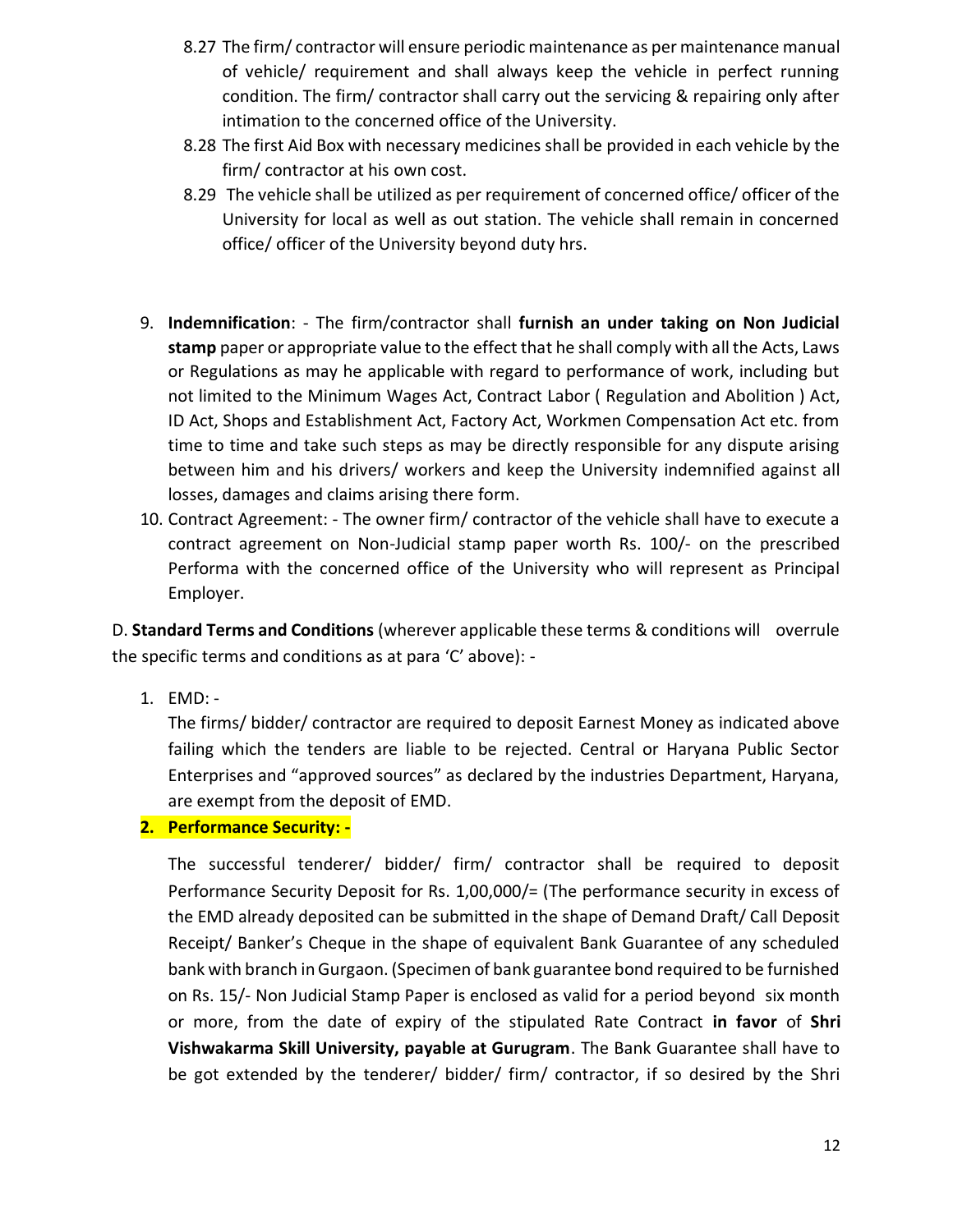Vishwakarma Skill University, Gurugram, Haryana, till it is surrendered/ released/ returned or invoked/ en-cashed by the beneficiary i.e. Shri Vishwakarma Skill University.

It will be returned after successful performance of the contract agreement after deduction of charges if any, due towards the University.

- 3. **Penalty to firm on Delay in delivery**: Should the firm/ contractor fail to provide the services within the period prescribed for such delivery of service procurement stipulated in the Rate Contract order, the delayed services will be subject to 2% penalty per month of the estimated value of service contract recoverable on the value of the services supplied.
- **4. Negotiation of Rates: -**

Regarding negotiations of rates quoted by various bidders/ firms/ contractors, policy issued by the State Government vide G.O No. 2/2/2010-4-1B-II of dated 18.06.2013 (Annexure-VI), G.O No. 2/2/2010-4-1B-II of dated 16.06.2014 (Annexure-VII), G.O No. 2/2/2010-4-1B-II of dated 09.02.2015 (Annexure-VIII) will be applicable. The policy guidelines are available at [https://haryanaeprocurement.gov.in](https://haryanaeprocurement.gov.in/) on home page under section as Tender Forms."

- 5. **Cartel formation**: In case of evidence of cartel formation by the bidders(s), the EMD is liable to be forfeited along with other actions as are permissible to University like filing complaints with the Competition Commission of India and / or other appropriate forums.
- 6. **Arbitration** : In case of dipute between two parties w.t.r. to terms & conditions of this agreement, the same shall be resolved firstly by mutual consent of both the parties. In case it they fail to reach a resolution then the matter will be referred to the Registrar SVSU, the sole arbitrator in this matter and whose decision will be final & binding on both the parties.

#### **7. Jurisdiction: -**

All disputes will be settled within the jurisdiction of the Head Quarters of Shri Vishwakarma Skills University ie. Gurugram.

#### E**. OTHER TERMS AND CONDITIONS**:

- 1. The firms are required to mention bifurcation of their rates showing the detail of basic rates, excise duty, sales tax etc. in their bid. In case, the supplies are delayed by the firm beyond the stipulated delivery period & there has been any upward revision in the rates of taxes/duties ON THE CONTRACTED ITEM, no such increase will be allowed. However, if there has been any reduction in Taxes/duties, the same will be availed. No variation in taxes/ duties on raw material will be applicable.
- 2. All documents to be submitted by the tenderers with their offer should be self-attested in case the same are copies of original documents.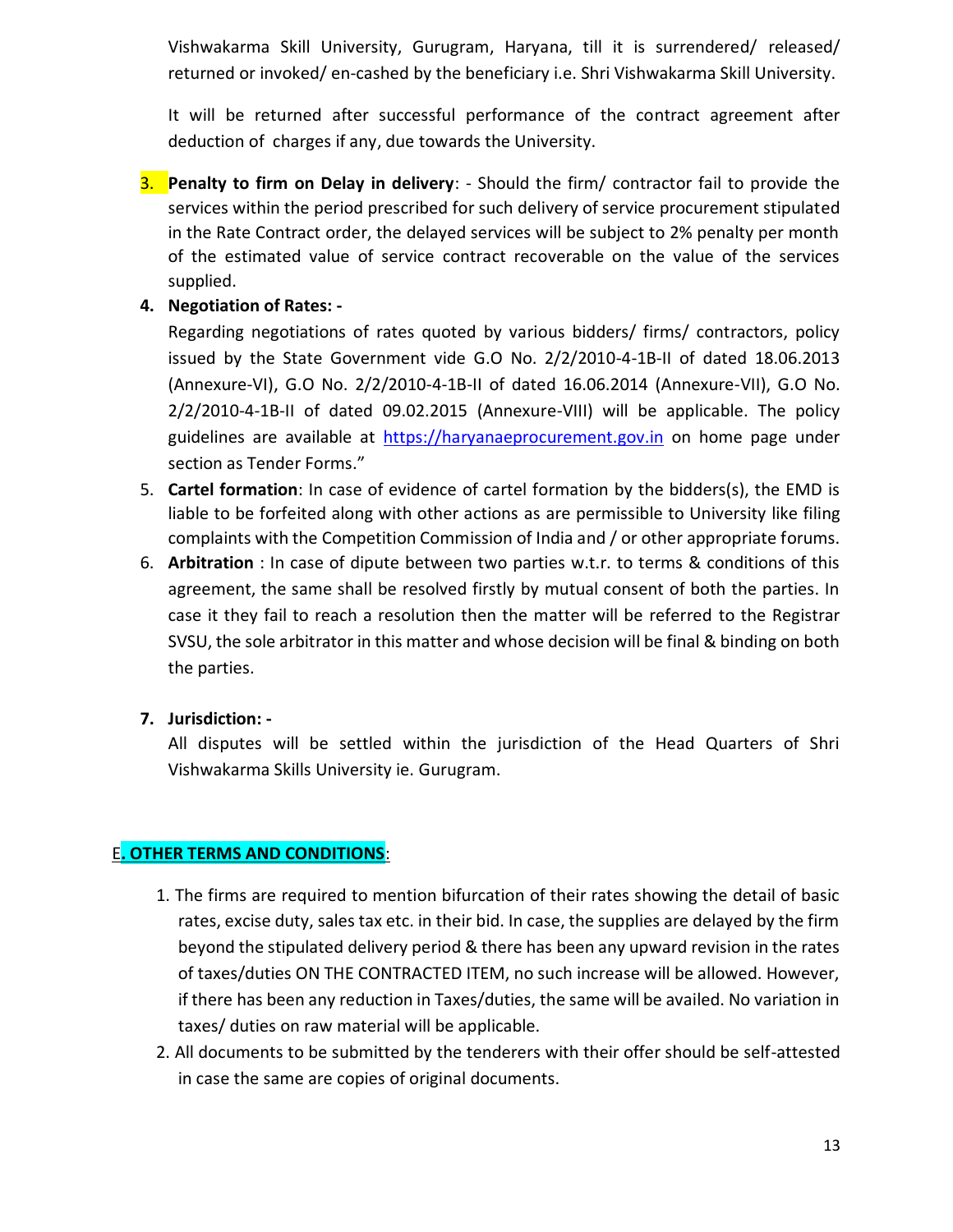- 3. The Earnest money of the tenderers will be forfeited to University account and blacklisting/ debarring besides other penal action, if they withdraw their offer/ rate or modify the terms & conditions of the same at any time during the validity of their offer before acceptance.
- 4. The Financial bid/s of only those bidders/items will be opened who qualify on the basis of their Technical Bids. The date & time of opening of the financial bids will be intimated in the due course.
- 7. The offer without prescribed earnest Money, tender Fee & E-service fee is liable to be summarily rejected. The deficiency in the remaining documents and tender requirement can be made subject to the decision by Shri Vishwakarma Skills University.
- 8. Other terms & conditions as contained in various Annexure/ Documents as available under the folder "TENDER FORMS" as available at the link:https://svsu.ac.in

**For & on Behalf of Shri Vishwakarma Skills University, Haryana**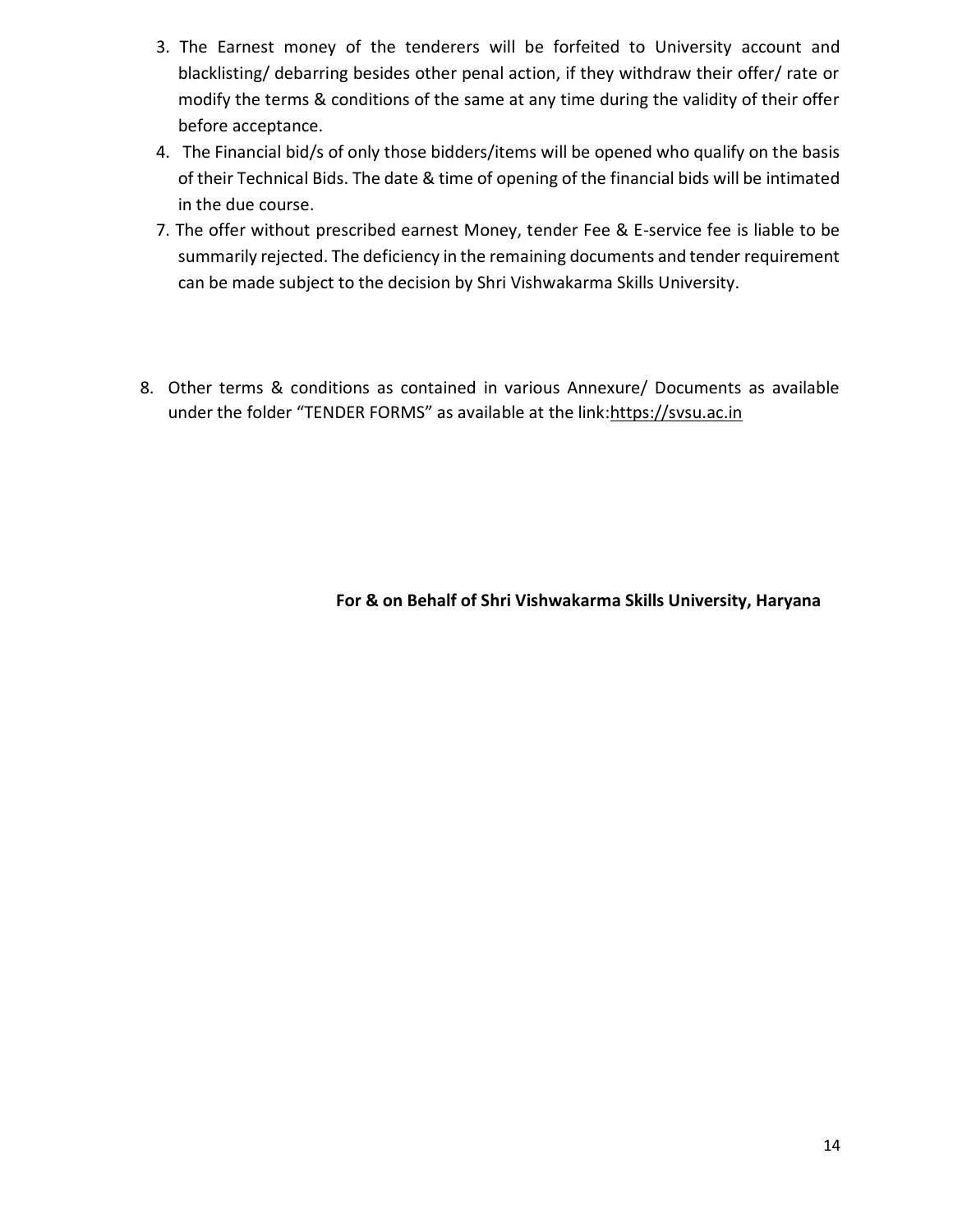# **Additional Terms and Conditions:**

- i) **No dead mileage would be payable from the contractors premises to the office of the Vishwakarma Skill University and vice-versa**. A log book for each car in the format prescribed by the Shri Vishwakarma Skill University, Plot No. 147 Vishwakarma Bhawan, Sector-44,Gurugram, Haryana.
- ii) The owner/ senior representative of the firm **should be available round the clock** on his own direct telephone (office as well as residence)/ mobile phone so as to respond to the call for vehicles in emergent cases.
- iii) The vehicle if hired on monthly basis will be **available to the University** for complete month and **24 x 7 x 365 days**. Firm should take care of the holidays of the driver and backup driver will be provided when regular driver is on holiday.
- iv) Vehicle will be available to the office complete day. He will report to the officer as per time schedule given by the officer and drop officer at his house at night.
- v) Bidders may please quote their unconditional rates strictly in the attached Performa (Annexure-II). The price quoted in the Financial Bid shall remain valid during the contract.
- vi) No advance payment, in any case, would be made to the firm.
- vii) The vehicle and driver provided to Shri Vishwakarma Skill University Gurugram shall not be changed except under compelling circumstances and after prior consent of the University.
- viii) The EOI has to be accompanied by a bid document fees of Rs. 500/ and Earnest Money Deposit of Rs. 25,000.00 (Rupees Twenty Five Thousand only) in the form of Demand Drafts/pay orders in favour of **"Shri Vishwakarma Skill University"** payable at Gurugram. The successful bidder will have to deposit a Security Amount of Rs. 1,00,000/- (Rs. One Lac only) with SHRI VISHWAKARAMA SKILL UNIVERSITY, in the form of FDR/ Bank Guarantee in favour of the SHRI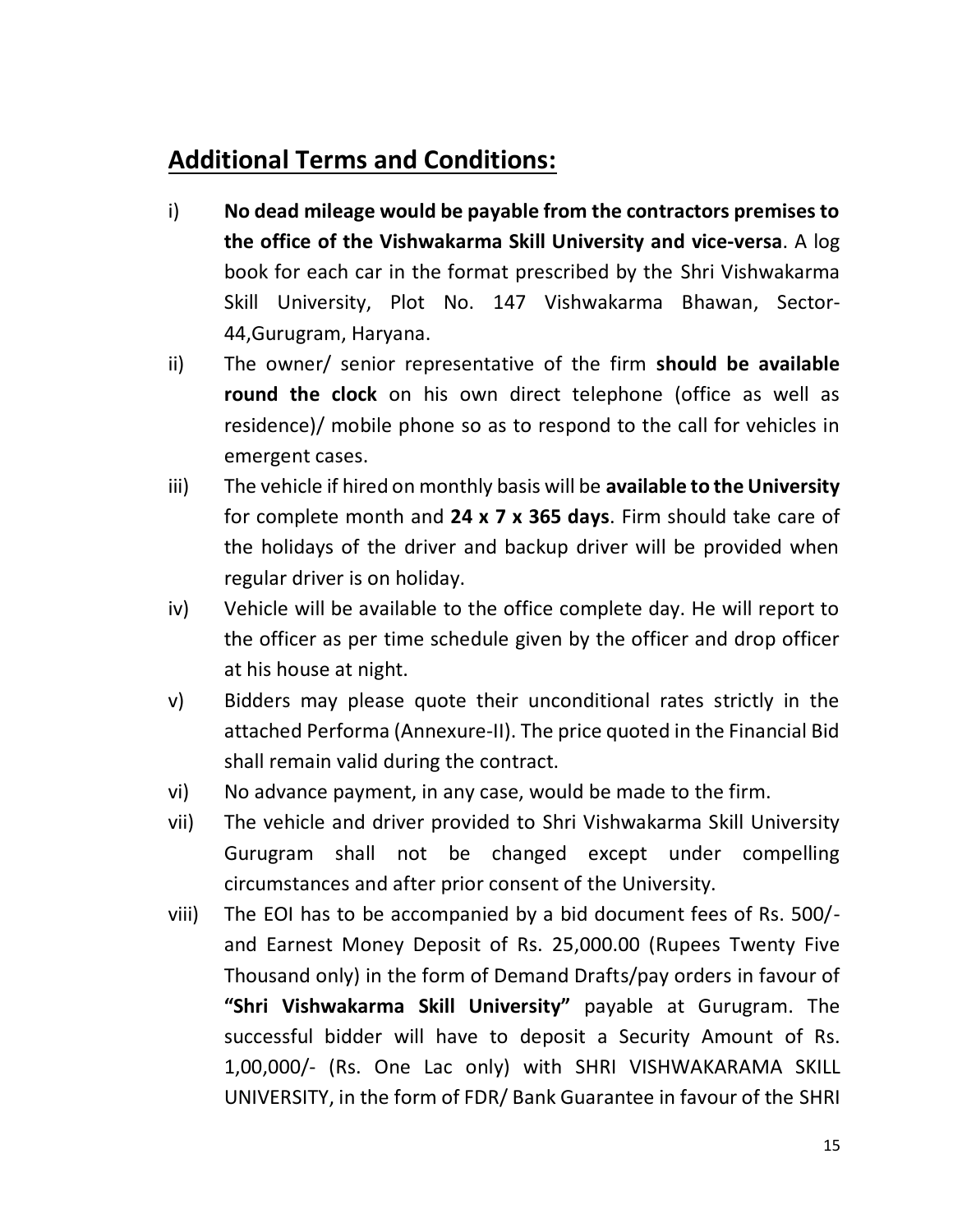VISHWAKARAMA SKILL UNIVERSITY, PLOT NO. 147 VISHWAKARMA BHAWAN, SECTOR-44, GURUGRAM, for the due fulfillment of the contractual obligations which is refundable without any interest on termination of the contract after deducting any penalty/ any liability imposed by this office on account of unsatisfactory services.

- ix) The daily record (indicating time and mileage) shall be maintained separately for each vehicle.
- x) The Office reserves the right to reject any or all the quotations without assigning any reason thereof.
- xi) Bids incomplete in any respect shall be liable to be rejected.
- xii) The agency must have a 24 hours working telephone system so that the agency can be telephonically contacted at short notice and at odd hours and on holidays, in case of requirement of vehicles. It would be essential for the driver to have mobile phone so that they could be contacted for duty.
- xiii) Tender committee may negotiate with the L1 Bidders of each, any or cumulative category.
- xiv) If the contract is terminated in between the contract period and L2 is awarded the contract the period of contract with L2 will only be for the remaining period of one year term.

2. The sealed envelopes containing the **bids marked 'BIDS FOR HIRING OF VEHICLES'** should be deposited/put in the tender box kept in the Office of **Shri Vishwakarma Skill University, Plot No. 147, Sector-44,Gurugram, Haryana on or before 2.00 PM on 20.01.2020. The tenders will be opened on the same day at 3.30 PM in the office of Shri Vishwakarma Skill University, Gurugram**, in the presence of bidders/ their representatives who may like to be present. The quotations received without application fees and the earnest money deposit will not be entertained and will be summarily rejected.

3. The Office reserves the right to cancel the contract at any time without assigning any reasons whatsoever.

4. The bid document should be signed by the bidders on each page in ink and mention at the last page of the bid document "The above terms & conditions laid down in the bid document are acceptable to us and will be binding on us" and countersign the same.

5. **Under no circumstances can this contract be sublet by the contractor.**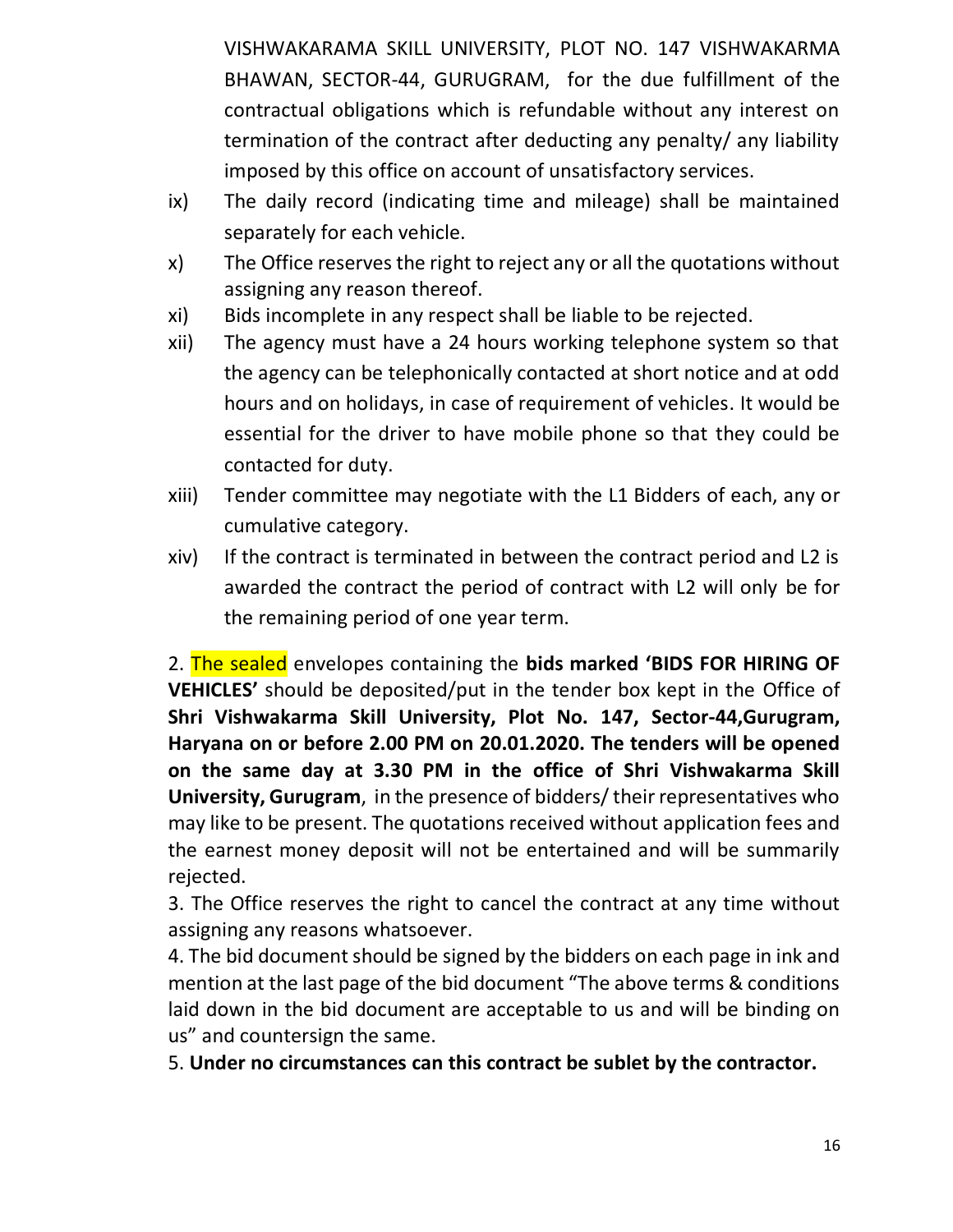**Registrar SVSU**

ANNEXURE – I

# **TECHNICAL BID**

| Name of the firm/company/agency       |  |
|---------------------------------------|--|
| Complete Address & Telephone          |  |
| Number                                |  |
| Location of the Garage with           |  |
| telephone No. and address             |  |
| Whether Application Fee of Rs.        |  |
| 500.00 enclosed in the form of Bank   |  |
| Draft/ Pay Order (No. and date)       |  |
| Whether EMD of Rs. 25,000.00          |  |
| enclosed in the form of Bank Draft/   |  |
| Pay Order (No. and date)              |  |
| Annual turnover of the firm for last  |  |
| two financial                         |  |
| years (with proof)                    |  |
| Name & Address of the                 |  |
| departments/ Ministries and other     |  |
| organizations where, at present,      |  |
| vehicles are engaged on               |  |
| regular/monthly basis (self certified |  |
| duly stamped copies of contract       |  |
| letters be attached)                  |  |
| PAN Number (with proof)               |  |
| Total number of vehicles registered   |  |
| in 2015 onwards with the Agency,      |  |
| which can be provided by the          |  |
| Agency for hiring purpose (with       |  |
| copy of RCs)/ Exemption will be       |  |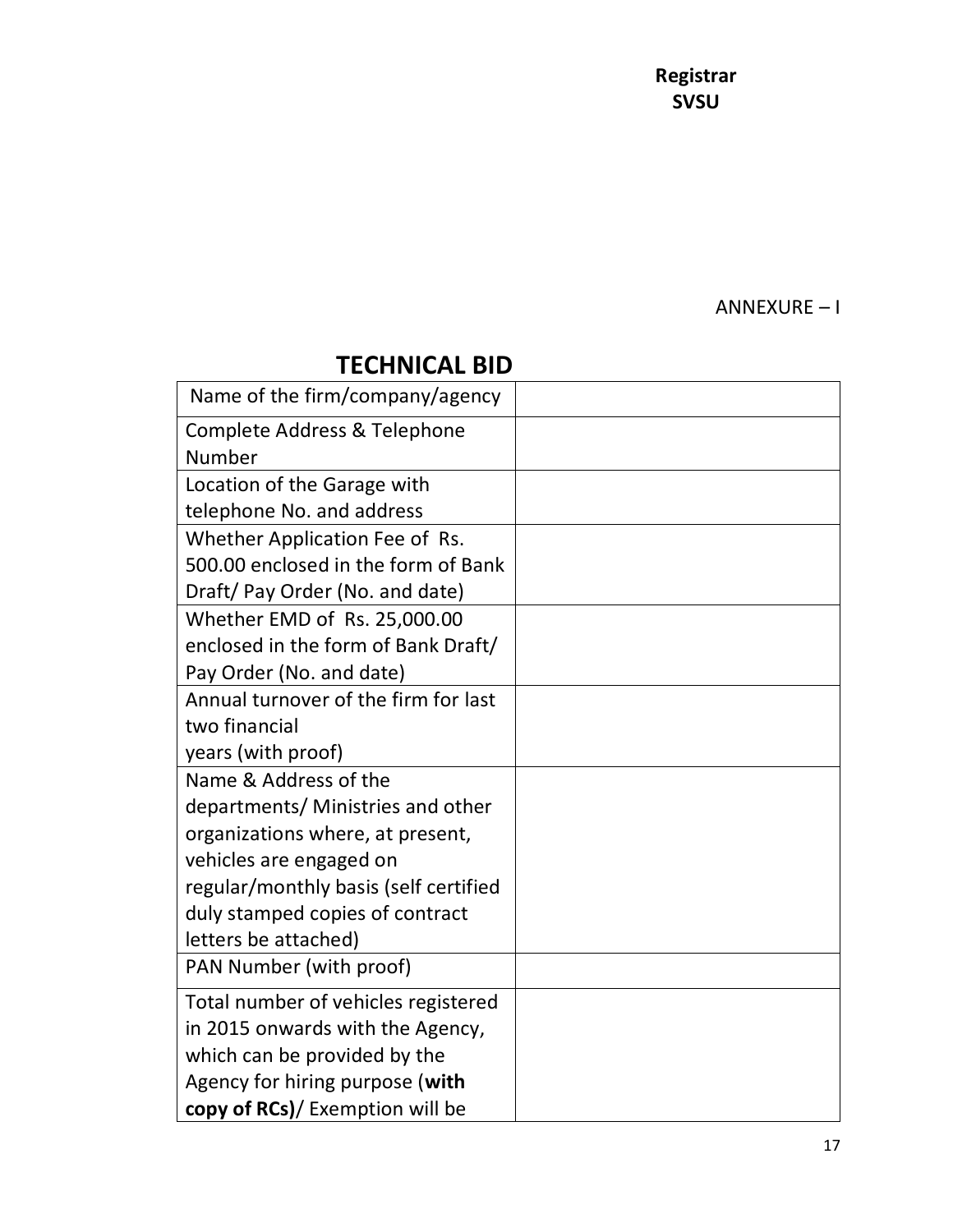| granted only for those vehicles       |  |
|---------------------------------------|--|
| which the firm intends to purchase    |  |
| new (which is to be indicated)        |  |
| Valid PUC Certificate of Vehicle (Any |  |
| Three)                                |  |
| Valid Insurance Certificate of        |  |
| Vehicle (Any Three)                   |  |
| GST No. (Proof to be enclosed)        |  |
| Name, Address & Telephone             |  |
| Number of the proprietor              |  |

### **ANNEXURE – II**

# **FINANCIAL BID DOCUMENTS**

### **Rates may be quoted for providing Vehicles to Shri Vishwakarama Skill University,**

### **Plot No. 147, Sector-44, Gurugram, Haryana for official use.**

| S.          | <b>Details</b> | <b>Maruti</b> | Ciaz/Honda  | <b>Toyota</b> | 16            | 32     | 52     | Loading      | 407/Canter |
|-------------|----------------|---------------|-------------|---------------|---------------|--------|--------|--------------|------------|
| $\mathbf N$ |                | <b>Dezire</b> | City/Ertiga | <b>Innova</b> | <b>Seater</b> | Seater | Seater | <b>Tempo</b> |            |
| o           |                |               |             |               |               |        |        |              |            |
| 1.(a)       | 100 Kms,       |               |             |               |               |        |        |              |            |
|             | 10 hours       |               |             |               |               |        |        |              |            |
|             | Extra per      |               |             |               |               |        |        |              |            |
|             | Km.            |               |             |               |               |        |        |              |            |
|             | Extra per      |               |             |               |               |        |        |              |            |
|             | hour           |               |             |               |               |        |        |              |            |
| 1.(b)       | 50 Kms, 5      |               |             |               |               |        |        |              |            |
|             | hours          |               |             |               |               |        |        |              |            |
|             | Extra per      |               |             |               |               |        |        |              |            |
|             | Km.            |               |             |               |               |        |        |              |            |
|             | Extra per      |               |             |               |               |        |        |              |            |
|             | hour           |               |             |               |               |        |        |              |            |
|             | Monthly        |               |             |               |               |        |        |              |            |
| 2.(a)       | Charges        |               |             |               |               |        |        |              |            |
|             | (3000 Kms      |               |             |               |               |        |        |              |            |
|             | $\lambda$      |               |             |               |               |        |        |              |            |
|             | 300 Hours)     |               |             |               |               |        |        |              |            |
|             | Extra per      |               |             |               |               |        |        |              |            |
|             | Km.            |               |             |               |               |        |        |              |            |
|             | Extra per      |               |             |               |               |        |        |              |            |
|             | hour           |               |             |               |               |        |        |              |            |